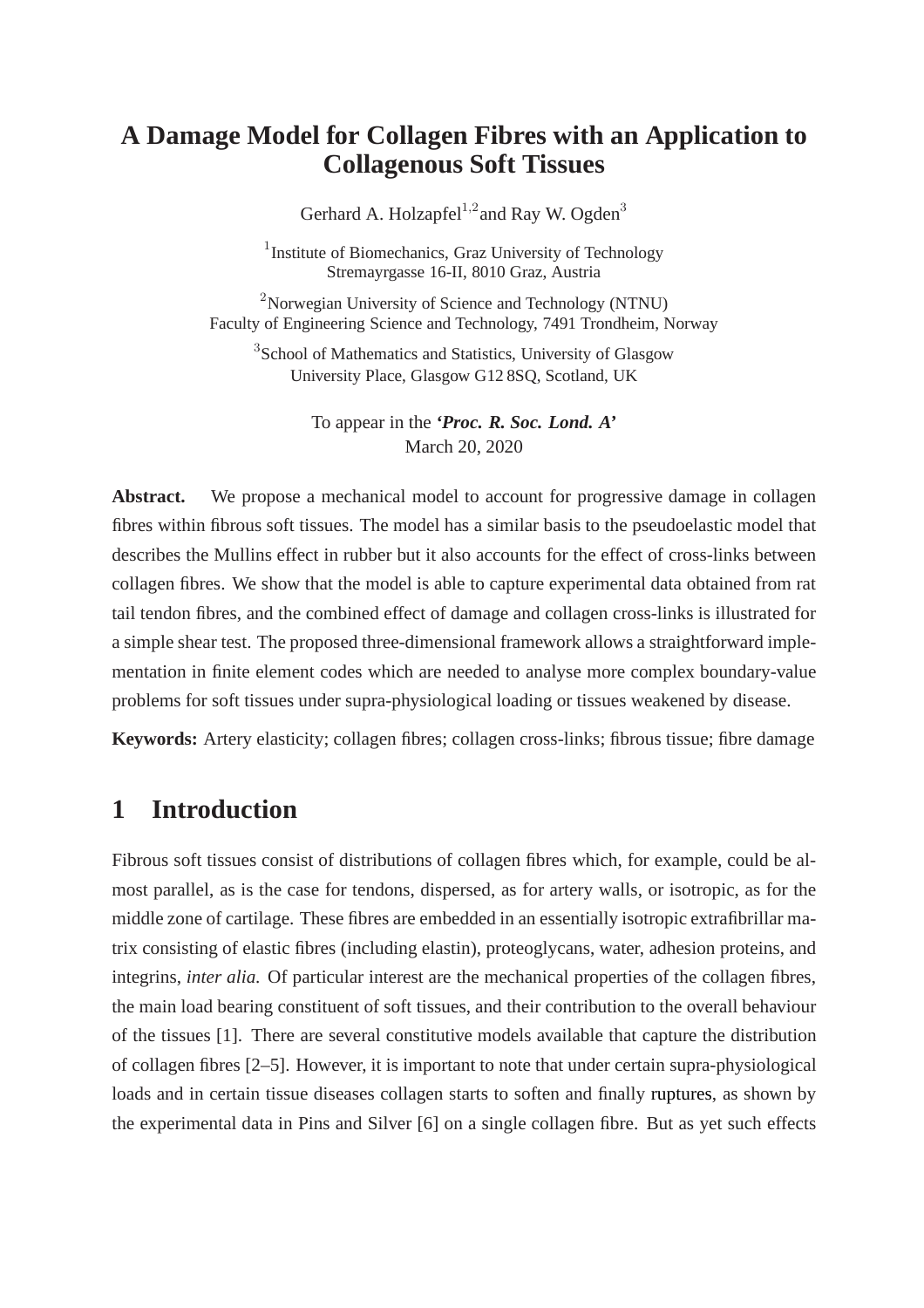on the microscale have not been incorporated in constitutive models. For soft biological tissues a number of damage models are available, as described in the review article [7]. For example, the study [8] derives a fibre/fibril damage model based on failure once a critical tissue stretch is reached. The proposed model reproduces the typical nonlinear behaviour of ligaments including the toe and linear regions, then damage, and eventual failure. The computational work [9] proposes a (rather complex) macroscopic tissue damage model by considering recruitment stretches for the fibre content and failure of fibres in a distribution at different stretches or strain energies. Decoupled damage mechanisms for the matrix and fibres are considered. On the basis of [8] the constitutive model in [10] considers fibre recruitment and damage distributions by using probability density functions. It also includes a constitutive model for unloading after damage. The recent work [11] applies the constrained mixture theory of [12] to study the formation/dilatation of abdominal aortic aneurysms. In particular, the constitutive model accounts for continuous degradation and creation of collagen fibres (i.e. disappearance of old collagen and appearance of new collagen). The purpose of the present paper is now to develop a basic model at the collagen/cross-link microscale level that can account for these softening and failure effects.

The influence of the concentration of collagen fibre cross-links on the anisotropic response of fibrous soft tissues such as arterial walls was first analysed with a fully 3D model in [13]. However, that approach was solely based on the theory of hyperelasticity and no damage mechanism was included, which limits its applicability. Another aim of this paper is therefore to account for collagen fibre damage in the presence of undamaged cross-links which is the subject of §2. The model has a similar structure to that of the pseudoelastic model of the Mullins effect of rubber published in [14] but takes account of damage during loading rather than unloading. In the present account this damage model is used to reproduce the experimental behaviour of rat tail tendon fibres. In §3, with the inclusion of cross-links, we analyse the combined effect of damage and cross-links in the simple shear of a single family of parallel fibres embedded in an isotropic matrix. In particular, we demonstrate the influence of damage and the proportion of cross-links on the shear stress versus the amount of shear response. This illustrates that fibre damage leads to a softening behaviour and finally failure of the tissue. In §4 we provide concluding remarks and point to the needs for further experimental data on the microscopic level to inform the macroscopic tissue behaviour. This model approach can be implemented in a finite element code to execute more realistic boundary-value problems, for which purpose we provide the elasticity tensor in the appendix.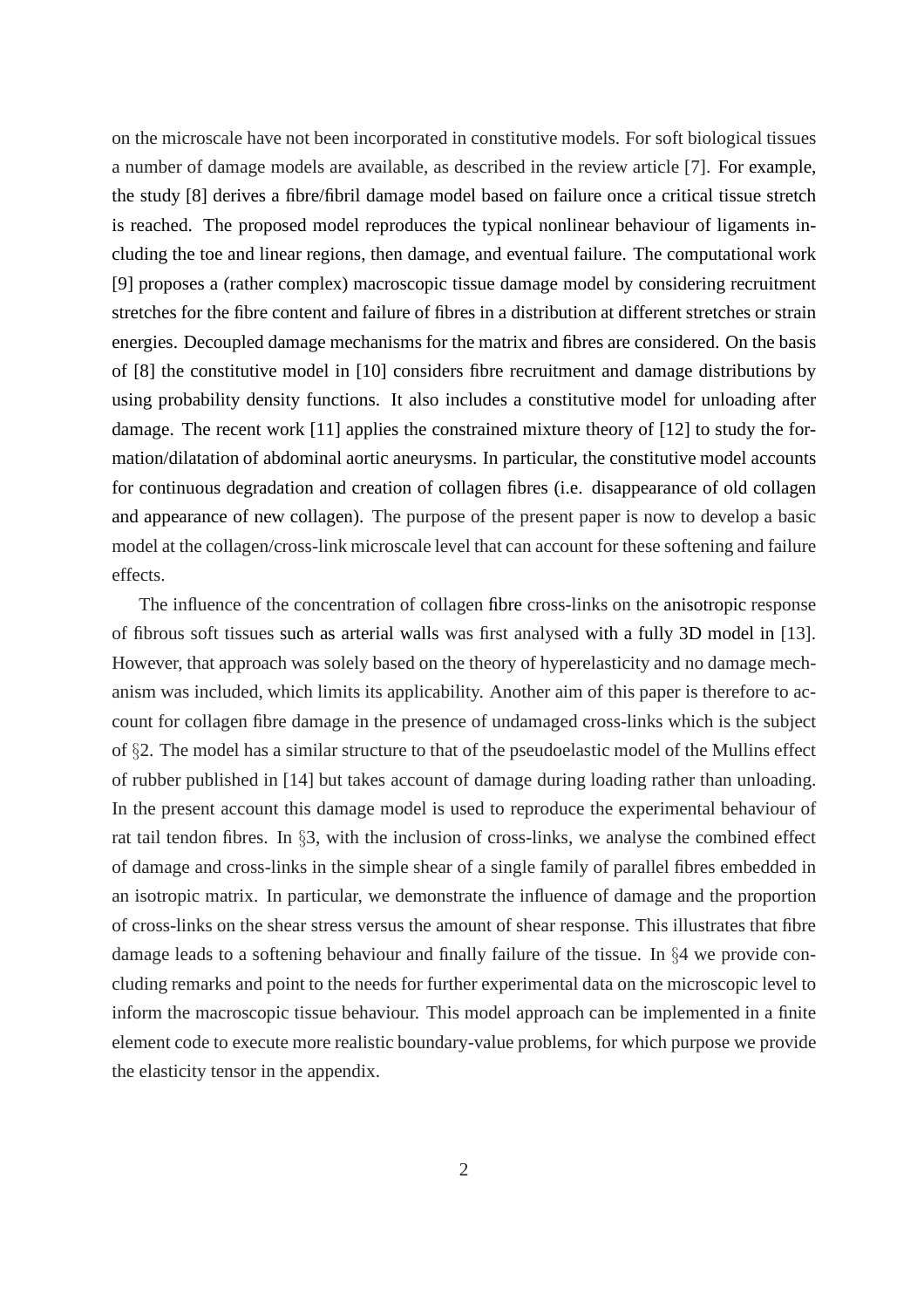### **2 Damage model considering cross-linking**

#### **2.1 Damage formulation**

We start by introducing the deformation gradient **F** relative to a given reference configuration, and the related right and left Cauchy–Green tensors  $C = F^T F$  and  $b = F F^T$ , respectively. For further use we define the isotropic invariant  $I_1$  and the pseudo-invariant  $I_4$  according to

$$
I_1 = \text{tr}\,\mathbf{C}, \qquad I_4 = (\mathbf{CM}) \cdot \mathbf{M} = \lambda^2,\tag{1}
$$

where **M** is the direction of aligned fibres in the stress-free reference configuration which are embedded in an isotropic matrix, and  $\lambda$  is the fibre stretch. Now let us consider a fibre-reinforced material such as a collagenous soft tissue, which is subject to the incompressibility constraint  $\det \mathbf{F} = 1$ , with the strain-energy function of the form  $\Psi(I_1, I_4)$ . The Cauchy stress tensor  $\sigma$  is then given by [15]

$$
\sigma = 2\psi_1 \mathbf{b} + 2\psi_4 \mathbf{m} \otimes \mathbf{m} - p\mathbf{I},\tag{2}
$$

where p is a Lagrange multiplier, and  $\mathbf{m} = \mathbf{F}\mathbf{M}$  is the fibre direction in the deformed configuration. Here, for convenience, we have introduced the abbreviations

$$
\psi_1 = \frac{\partial \Psi}{\partial I_1}, \qquad \psi_4 = \frac{\partial \Psi}{\partial I_4}.
$$
\n(3)

Now we consider the possibility of damage occurring when the stretch  $\lambda$  in the fibre exceeds some critical value, say  $\lambda_c$ . To model the damage effect we introduce a (dimensionless) damage variable  $\eta$ , which is an additional independent variable so that  $\Psi(I_1, I_4, \eta)$ . In the damage phase the Cauchy stress is again given by (2) with the optimization condition

$$
\frac{\partial \Psi}{\partial \eta} = 0,\t\t(4)
$$

which gives  $\eta$  implicitly in terms of  $I_1$  and  $I_4$ . Let  $I_{4c} = \lambda_c^2$  be the critical value of  $I_4$ . We take  $\eta = 1$  whenever  $I_4 \leq I_{4c}$ , so (2) applies with  $\Psi(I_1, I_4, 1)$  and (4) is not active. For definiteness, we now take

$$
\Psi(I_1, I_4, \eta) = \Psi_{\text{iso}}(I_1) + \eta \Psi_{\text{fib}}(I_4) + \phi(\eta),
$$
\n(5)

analogously to the model of the Mullins effect [14], where  $\phi(\eta)$  is some measure of damage. Then (2) gives

$$
\boldsymbol{\sigma} = 2\psi_i \mathbf{b} + 2\eta \psi_f \mathbf{m} \otimes \mathbf{m} - p\mathbf{I},
$$
 (6)

where we have introduced the abbreviations

$$
\psi_{\rm i} = \frac{\partial \Psi_{\rm iso}}{\partial I_1}, \qquad \psi_{\rm f} = \frac{\partial \Psi_{\rm fib}}{\partial I_4}, \tag{7}
$$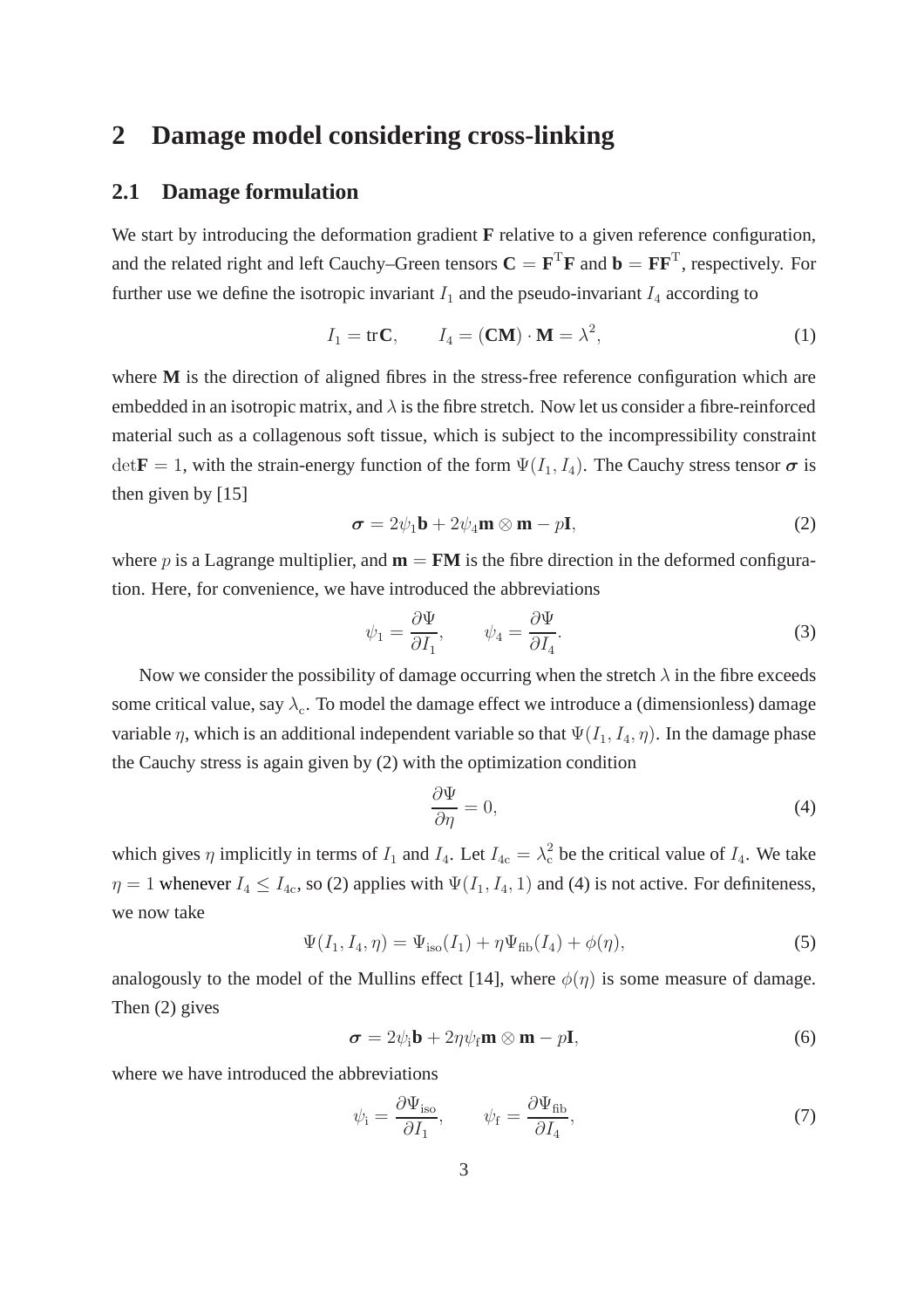and with (5), the optimization condition (4) gives

$$
\phi'(\eta) = -\Psi_{\text{fib}}(I_4),\tag{8}
$$

which determines  $\eta$  in terms of  $I_4$ , i.e. damage is only related to the fibres. We require

$$
\phi(1) = 0, \qquad \phi'(1) = -\Psi_{\text{fib}}(I_{4c}). \tag{9}
$$

Note that if we use (4) to give  $\eta = \eta(I_4)$  and write, say,

$$
\overline{\Psi}(I_4) = \eta \Psi_{\text{fib}}(I_4) + \phi(\eta),\tag{10}
$$

then by (8) we obtain  $\overline{\Psi}' = \eta \psi_f$ , where  $\psi_f$  is according to  $(7)_2$ . This leads to an alternative arrival at the second term on the right-hand side of (6).

A suitable choice of  $\phi'(\eta)$ , which gives a decaying behaviour for  $\eta$  as  $I_4$  increases beyond  $I_{4c}$  and damage progresses, is

$$
\phi'(\eta) = m \log \eta - \Psi_{\text{fib}}(I_{4c}),\tag{11}
$$

and hence, by (8),

$$
\eta = \exp\left(-\frac{\Psi_{\text{fib}}(I_4) - \Psi_{\text{fib}}(I_{4c})}{m}\right),\tag{12}
$$

where  $m > 0$  is a parameter with the same dimension as  $\Psi$ . Figure 1 provides a schematic of the damage parameter  $\eta$  as a function of the stretch  $\lambda$ . It shows that  $\eta$  decreases from 1 when the stretch  $\lambda$  increases beyond the critical value  $\lambda_c$  down to the value  $\eta_f$  when  $\lambda$  reaches the failure value  $\lambda_{\rm f}$ . This schematic is based on specific calculations of  $\eta$  for uniaxial extension and simple shear, which exhibit very similar behaviour.



Figure 1: Damage parameter  $\eta$  versus stretch  $\lambda$ , with critical stretch  $\lambda_c$  and failure stretch  $\lambda_f$ .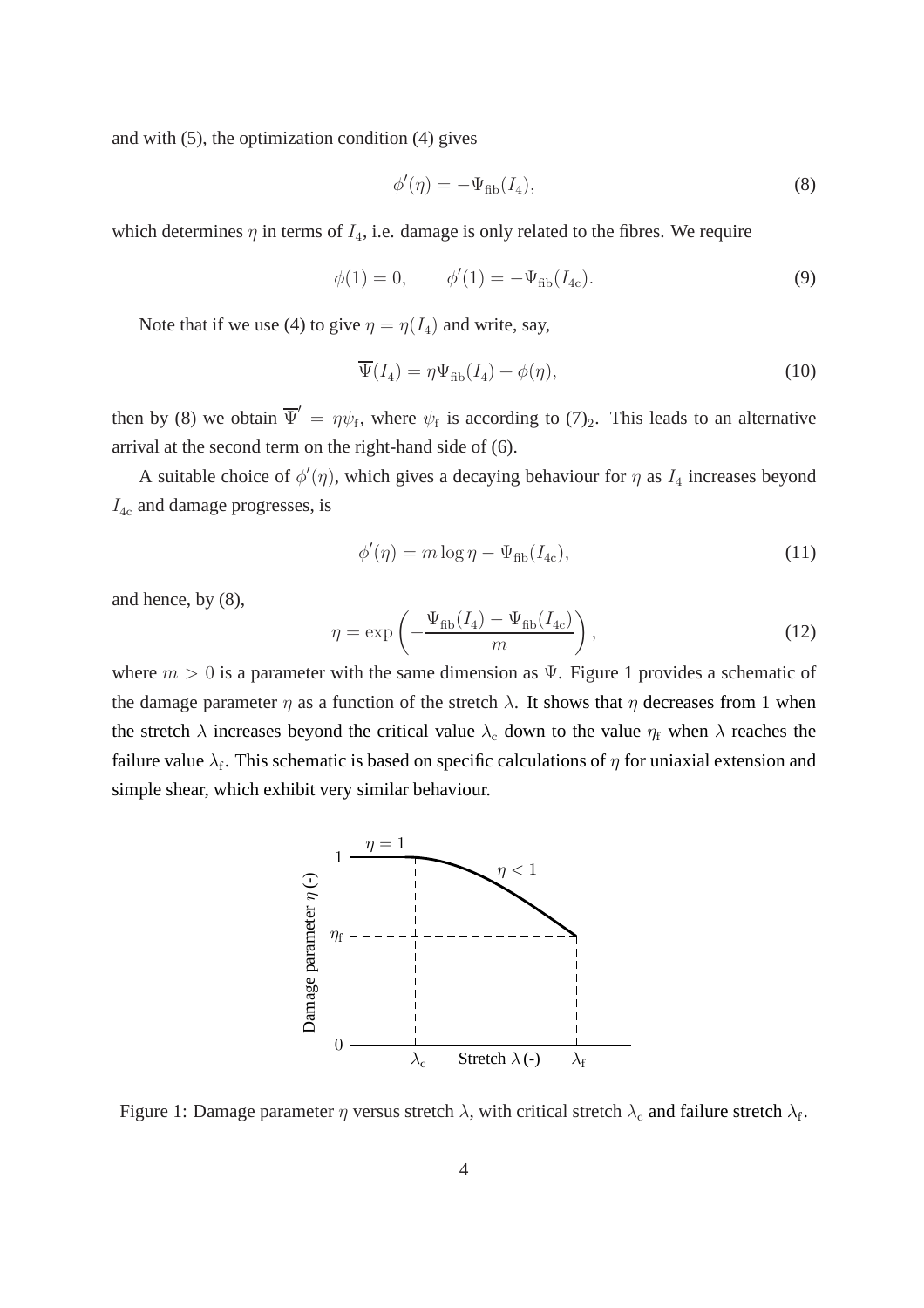### **2.2 Uniaxial extension**

Let  $\lambda$  be the stretch in the fibre direction **M** and  $\sigma$  the related uniaxial Cauchy stress. Then, the components of (6) yield

$$
\sigma = 2\psi_i\lambda^2 + 2\eta\lambda^2\psi_f - p, \qquad 0 = 2\psi_i\lambda^{-1} - p,
$$
\n(13)

and hence, on elimination of  $p$ ,

$$
\sigma = 2\psi_i(\lambda^2 - \lambda^{-1}) + 2\eta\lambda^2\psi_f,\tag{14}
$$

where  $\psi_i$  and  $\psi_f$  are defined in (7). Now choose

$$
\Psi_{\text{iso}} = \frac{\mu}{2}(I_1 - 3), \qquad \Psi_{\text{fib}} = \frac{k_1}{2k_2} \left\{ \exp[k_2(I_4 - 1)^2] - 1 \right\}, \tag{15}
$$

for the matrix and the fibre properties, respectively, where  $\mu$  and  $k_1$  are stress-like parameters, while  $k_2$  is dimensionless. Hence, according to (7),  $2\psi_i = \mu$  and  $2\psi_f = 2k_1(I_4 - 1) \exp[k_2(I_4 (1)^{2}$  so that (12) gives

$$
\eta = \exp\left[-\frac{k_1}{2mk_2} \{\exp[k_2(I_4-1)^2] - \exp[k_2(I_{4c}-1)^2]\}\right],\tag{16}
$$

with  $I_4 = \lambda^2$  and  $I_{4c} = \lambda_c^2$ .

From (14) we then obtain

$$
\sigma = \mu(\lambda^2 - \lambda^{-1}) + 2k_1\lambda^2(\lambda^2 - 1)\exp[k_2(\lambda^2 - 1)^2],\tag{17}
$$

when no damage occurs ( $\lambda \leq \lambda_c$ ), and

$$
\sigma = \mu(\lambda^2 - \lambda^{-1}) + 2\eta k_1 \lambda^2 (\lambda^2 - 1) \exp[k_2 (\lambda^2 - 1)^2],
$$
\n(18)

with (16), when  $\lambda \geq \lambda_c$ .

The nominal stress  $P = \sigma/\lambda$  is plotted in figure 2 as a fit to the uniaxial test data from a rat tail tendon fibre shown in [6], using the parameter values  $\mu = 0$ ,  $k_1 = 115 \text{ MPa}$ ,  $k_2 = 7.7$ ,  $m = 6$  MPa, and  $\lambda_c = 1.05$ . Note that since we are modelling a single fibre here we emphasize that there is no need to include the isotropic term.

From  $(11)$  and  $(9)_1$ , we have

$$
\phi(\eta) = m\eta \log \eta + (1 - \eta)[m + \Psi_{\text{fib}}(I_{4c})],\tag{19}
$$

and from (12)

$$
m \log \eta = \Psi_{\text{fib}}(I_{4c}) - \Psi_{\text{fib}}(I_4). \tag{20}
$$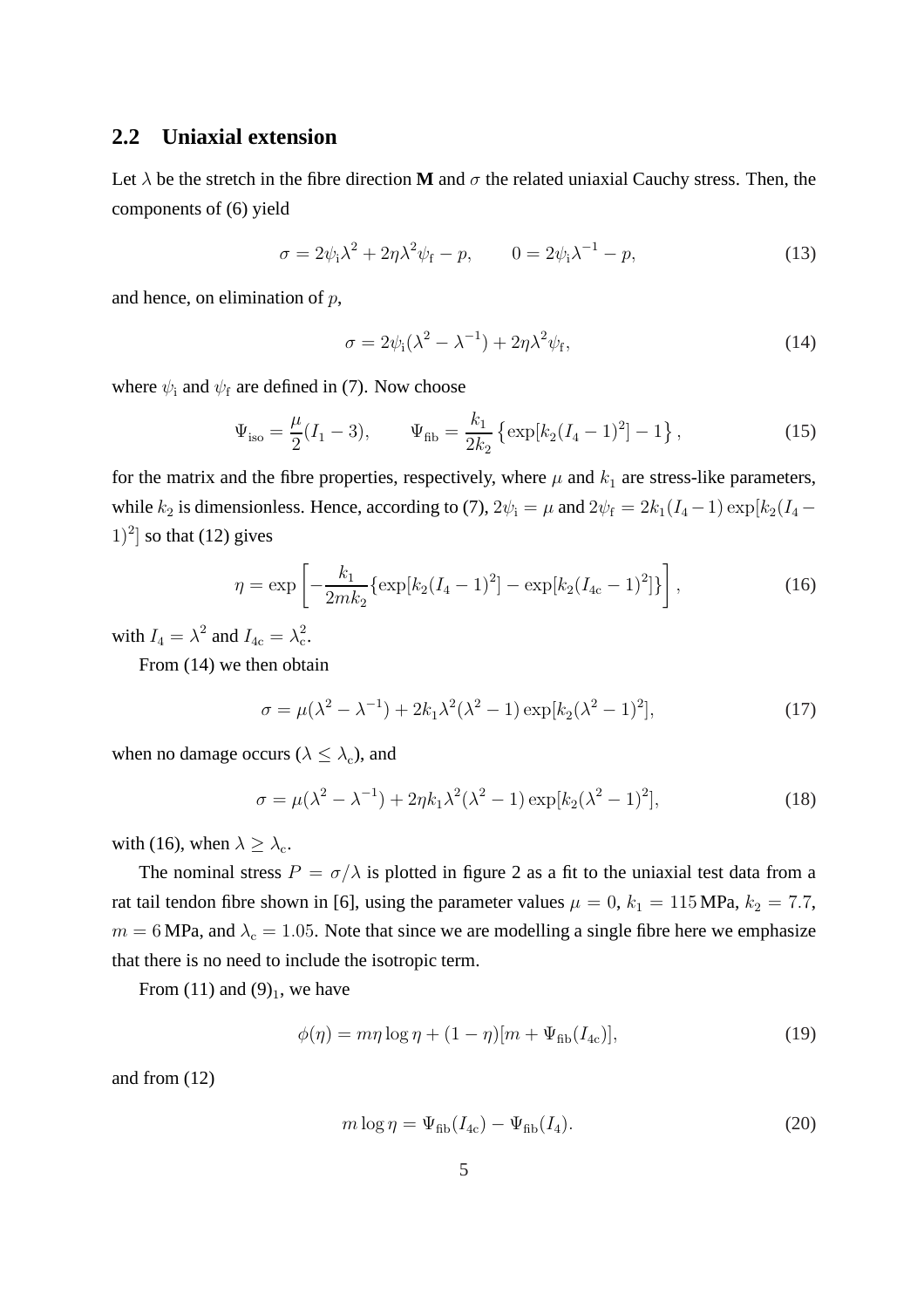

Figure 2: Fit to experimental data from rat tail tendon fibre taken from [6], whereby the dots represent the data extracted digitally from the curve in [6]. The solid curve shows the nominal stress  $P = \sigma/\lambda$  versus stretch  $\lambda$  according to (18) with  $\mu = 0$  and  $k_1 = 115 \text{ MPa}$ ,  $k_2 = 7.7$ ,  $m = 6$  MPa,  $\lambda_c = 1.05$ .

There is no energy loss for  $I_4 \leq I_{4c}$ . Energy loss for  $I_4 \geq I_{4c}$  is given by

$$
\Psi_{\text{fib}} - [\eta \Psi_{\text{fib}} + \phi(\eta)] = m(\eta - \log \eta - 1) > 0 \quad \text{for} \quad \eta < 1. \tag{21}
$$

Although there are no data available for the unloading phase it is worthwhile to illustrate the stress softening affect induced by  $\eta$  during unloading prior to failure. For uniaxial extension this is shown by the schematic in Fig. 3 with three unloading curves from different points on the loading path. This parallels Fig. 2 with the nominal stress versus stretch.

### **2.3 Inclusion of collagen fibre cross-links**

Let us use the unit vector **M**, which identifies the collagen fibre direction in the reference configuration, and introduce **N**, which is an arbitrary unit vector orthogonal to **M**. Now we consider two families of cross-links around the collagen fibre direction **M** with the unit vectors **L** + and **L** <sup>−</sup> which are rotationally symmetric about **M** and with the action of **F** on them defined by

$$
\mathbf{L}^{\pm} = \pm \cos \alpha_0 \mathbf{M} + \sin \alpha_0 \mathbf{N}, \qquad \mathbf{FL}^{\pm} = \pm c_0 \mathbf{FM} + s_0 \mathbf{FN}, \tag{22}
$$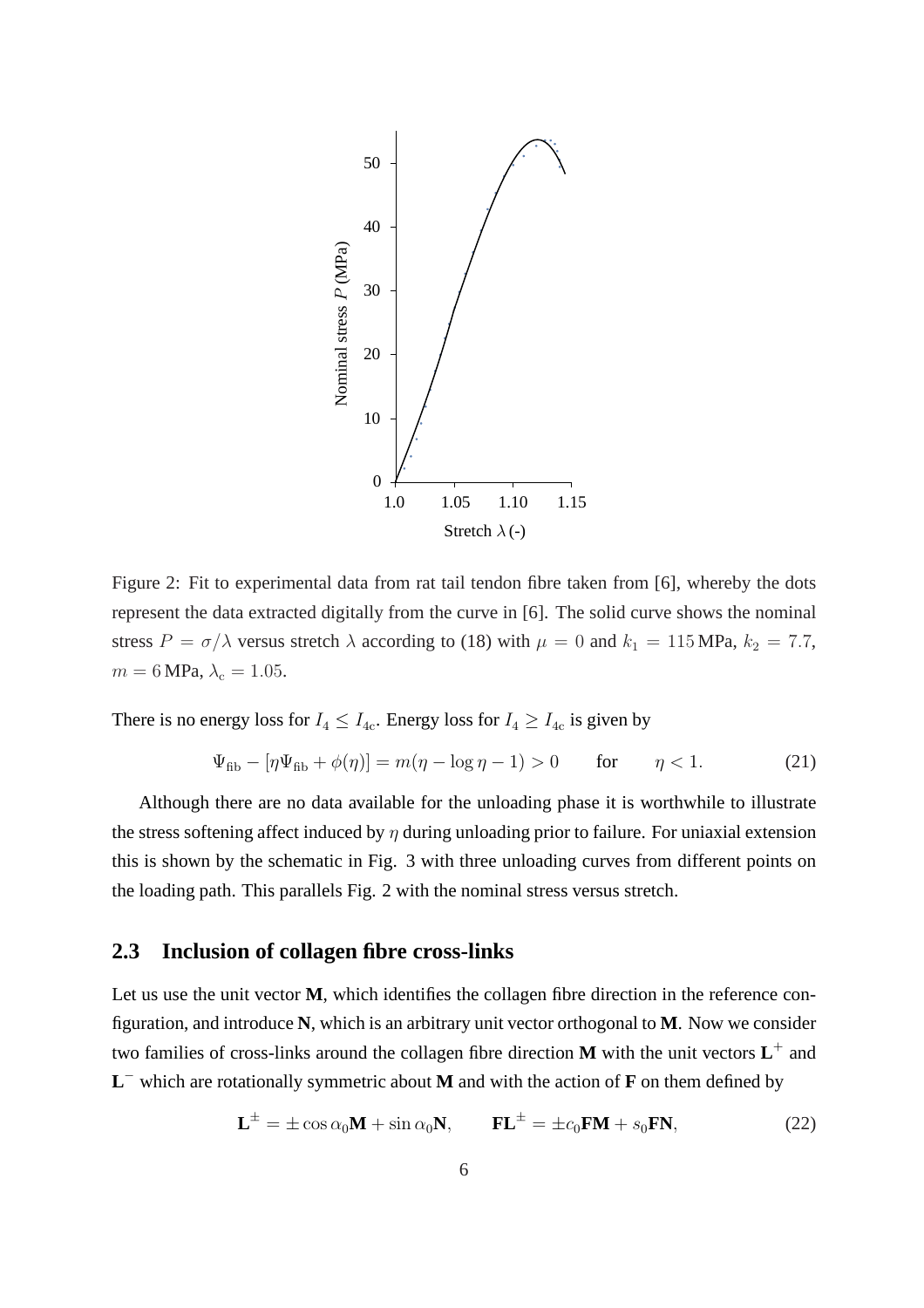

Figure 3: Schematic of the nominal stress P versus stretch  $\lambda$  during loading in uniaxial extension (continuous curve), with unloading curves (dashed) from three different points on the loading curve prior to failure.



Figure 4: (a) Parallel fibres in the **M** direction with two families of parallel cross-links described by the vectors  $L^+$  and  $L^-$  making an angle  $\alpha_0$  with **M**. (b) Detail of a pair of cross-links, showing rotational symmetry about the **M** direction with the orthogonal vector **N**; adopted from [13].

where  $\alpha_0$  defines their orientation relative to the direction **M**; see Fig. 4. For conciseness we have written  $s_0 = \sin \alpha_0$  and  $c_0 = \cos \alpha_0$ .

The invariant  $I_4$  associated with the fibre direction is given in  $(1)_2$ , and the invariants  $I^{\pm}$ , which are the squares of the stretches in the cross-link directions, and the quantities  $I_8^{\pm}$  describ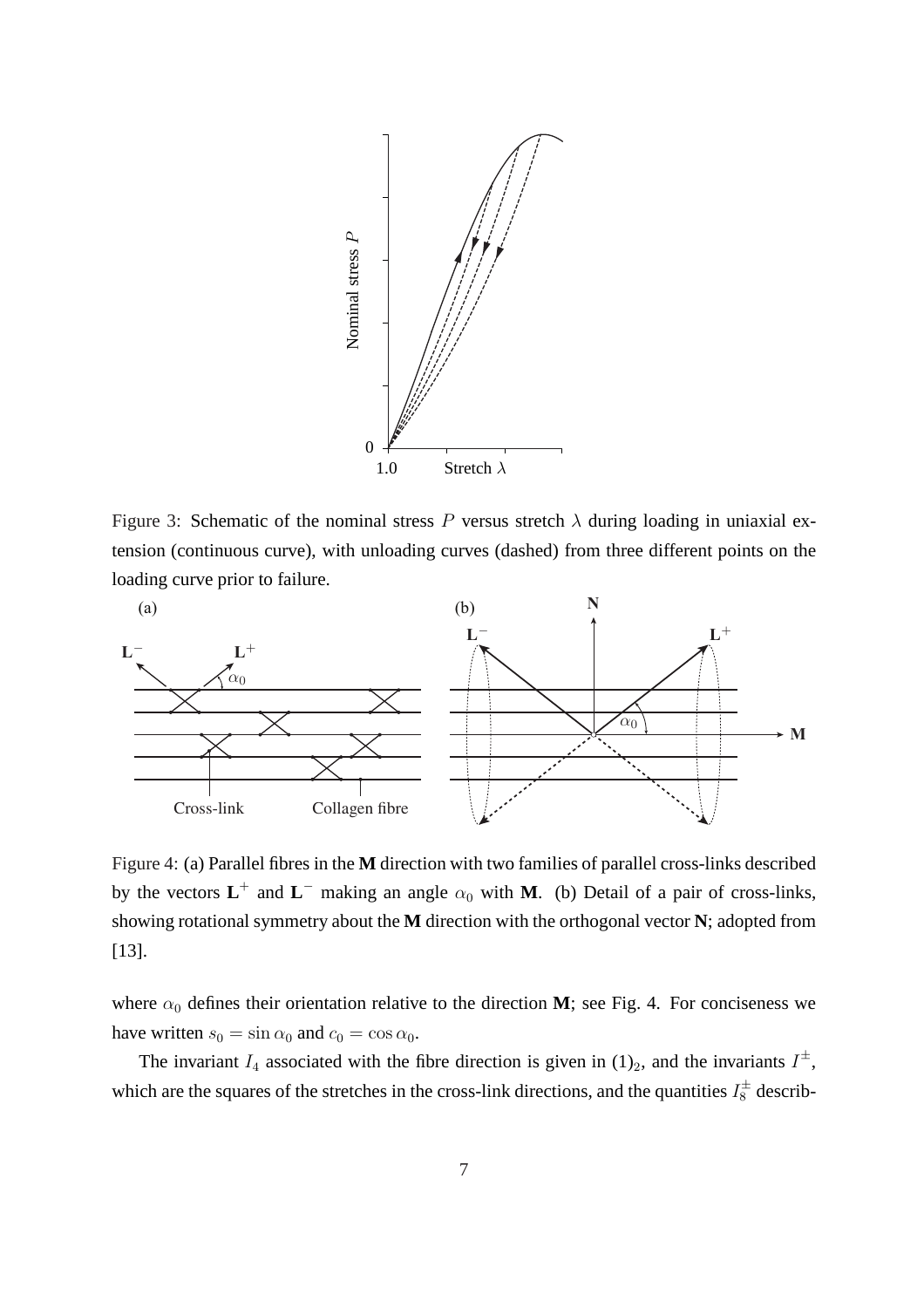ing the coupling between the collagen fibres and cross-links are defined by [13]

$$
I^{\pm} = c_0^2 I_4 \pm 2s_0 c_0 (\mathbf{CM}) \cdot \mathbf{N} + s_0^2 (\mathbf{CN}) \cdot \mathbf{N}, \qquad I_8^{\pm} = \pm c_0 I_4 + s_0 (\mathbf{CM}) \cdot \mathbf{N}. \tag{23}
$$

Note that, in general,  $I^+ \neq I^-$  and  $I_8^+ \neq -I_8^ \frac{1}{8}$  .

From the derivatives of  $I_4$ ,  $I^{\pm}$  and  $I_8^{\pm}$  with respect to the right Cauchy–Green tensor **C** given in [13] applied to a strain-energy function  $\Psi(I_1, I_4, I^+, I^-, I_8^+, I_8^-)$  we obtain the general expression of the Cauchy stress tensor as

$$
\sigma = -p\mathbf{I} + 2\psi_1 \mathbf{b} + 2\psi_4 \mathbf{FM} \otimes \mathbf{FM} + 2\psi_{I^+} [c_0^2 \mathbf{FM} \otimes \mathbf{FM} + s_0 c_0 (\mathbf{FM} \otimes \mathbf{FN} + \mathbf{FN} \otimes \mathbf{FM}) + s_0^2 \mathbf{FN} \otimes \mathbf{FN}] + 2\psi_{I^-} [c_0^2 \mathbf{FM} \otimes \mathbf{FM} - s_0 c_0 (\mathbf{FM} \otimes \mathbf{FN} + \mathbf{FN} \otimes \mathbf{FM}) + s_0^2 \mathbf{FN} \otimes \mathbf{FN}] + \psi_{g^+} [2c_0 \mathbf{FM} \otimes \mathbf{FM} + s_0 (\mathbf{FM} \otimes \mathbf{FN} + \mathbf{FN} \otimes \mathbf{FM})] + \psi_{g^-} [-2c_0 \mathbf{FM} \otimes \mathbf{FM} + s_0 (\mathbf{FM} \otimes \mathbf{FN} + \mathbf{FN} \otimes \mathbf{FM})],
$$
 (24)

as in [13], but with a slightly different notation, where we have used the abbreviations

$$
\psi_{I^{\pm}} = \frac{\partial \Psi}{\partial I^{\pm}}, \qquad \psi_{8^{\pm}} = \frac{\partial \Psi}{\partial I^{\pm}_8}
$$
\n(25)

in addition to  $\psi_1$  and  $\psi_4$  defined in (3).

Note that the second Piola–Kirchhoff stress, which is important for finite element implementations, here denoted by S, is related to  $\sigma$  by  $S = F^{-1} \sigma F^{-T}$  for an incompressible material. Consequently, we can determine the total differential

$$
d\mathbf{S} = \mathbb{C} : \frac{1}{2} d\mathbf{C},\tag{26}
$$

where the colon denotes the standard double contraction, and  $\mathbb C$  is the elasticity tensor in the material description required for finite element analysis. For a general explicit expression for C we refer to the appendix.

#### **2.3.1 Uniaxial extension with cross-linking**

For uniaxial extension with stretch  $\lambda$  in the fibre direction we have

$$
FM = \lambda M, \quad FN = \lambda^{-1/2}N. \tag{27}
$$

Hence, with these two equations we can deduce from  $(22)_2$ 

$$
\mathbf{FL}^{\pm} = \pm c_0 \lambda \mathbf{M} + s_0 \lambda^{-1/2} \mathbf{N},\tag{28}
$$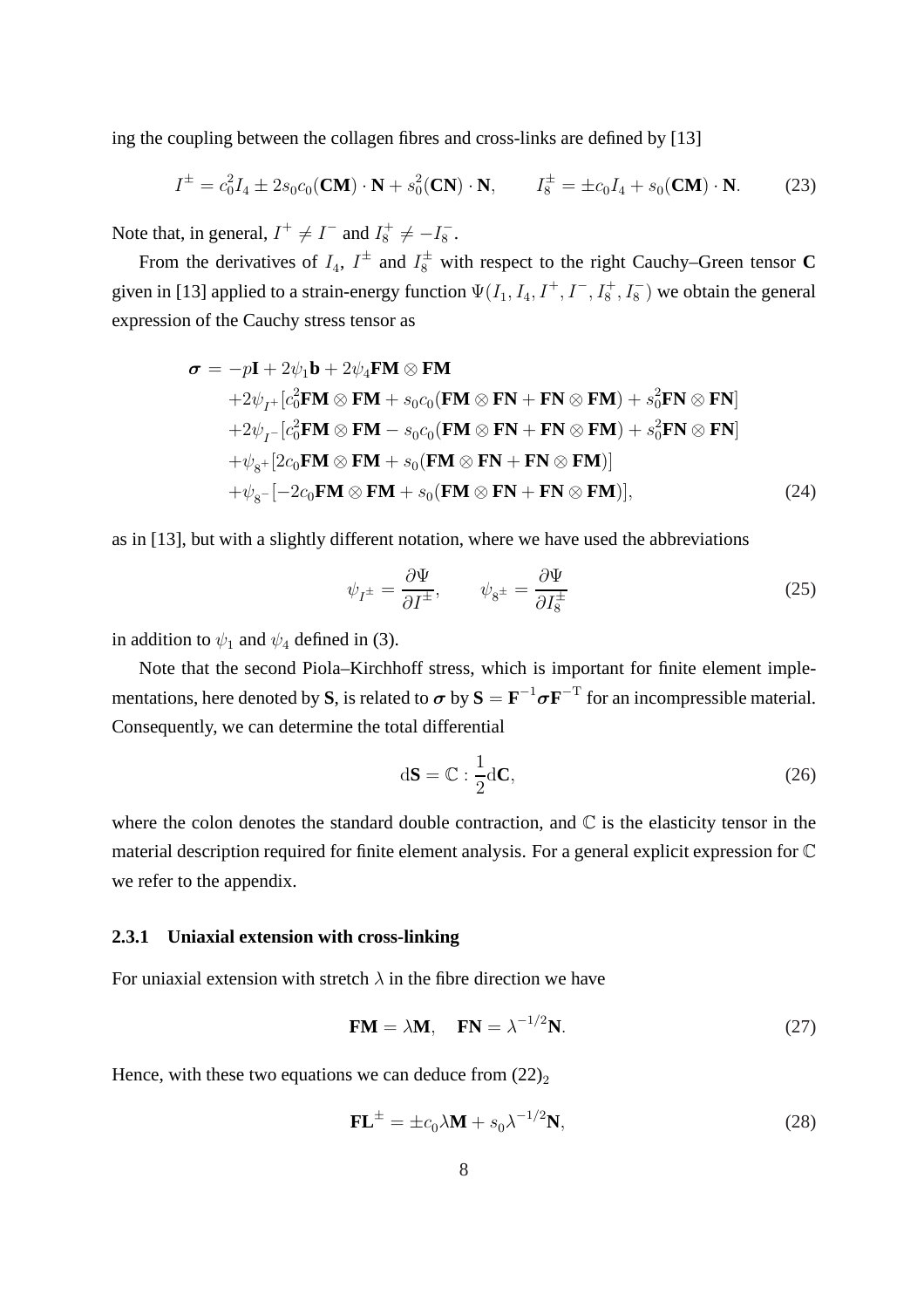and (23) specializes to

$$
I \equiv I^{\pm} = c_0^2 \lambda^2 + s_0^2 \lambda^{-1}, \qquad I_8 = I_8^+ = c_0 \lambda^2, \qquad I_8^- = -I_8^+. \tag{29}
$$

Then  $\psi_I = \psi_{I^+} = \psi_{I^-}, \psi_{8^+} = -\psi_{8^-} = \psi_8$ , and (24) specializes to

$$
\boldsymbol{\sigma} = -p\mathbf{I} + 2\psi_1(\lambda^2 \mathbf{M} \otimes \mathbf{M} + \lambda^{-1} \mathbf{N} \otimes \mathbf{N}) + 2\psi_4 \lambda^2 \mathbf{M} \otimes \mathbf{M}
$$
  
+4 $\psi_I (c_0^2 \lambda^2 \mathbf{M} \otimes \mathbf{M} + s_0^2 \lambda^{-1} \mathbf{N} \otimes \mathbf{N}) + 4\psi_8 c_0 \lambda^2 \mathbf{M} \otimes \mathbf{M},$  (30)

the relevant components of which are

$$
\sigma = -p + 2\psi_1 \lambda^2 + 2\psi_4 \lambda^2 + 4\psi_1 c_0^2 \lambda^2 + 4\psi_8 c_0 \lambda^2, \tag{31}
$$

$$
0 = -p + 2\psi_1 \lambda^{-1} + 4\psi_I s_0^2 \lambda^{-1}.
$$
\n(32)

By eliminating the Lagrange multiplier  $p$  we obtain

$$
\sigma = 2\psi_1(\lambda^2 - \lambda^{-1}) + 2\psi_4\lambda^2 + 4\psi_I(c_0^2\lambda^2 - s_0^2\lambda^{-1}) + 4\psi_8c_0\lambda^2.
$$
 (33)

Now let us use the specific strain-energy functions (15) supplemented by quadratic energy functions associated with the cross-links and fibre/cross-link interactions so that

$$
\Psi = \frac{1}{2}\mu(I_1 - 3) + \eta \frac{k_1}{2k_2} \{ \exp[k_2(I_4 - 1)^2] - 1 \} + \frac{1}{2}\nu(I - 1)^2 + \frac{1}{2}\kappa(I_8 - c_0)^2, \tag{34}
$$

where  $\nu$  and  $\kappa$  are parameters with dimension of stress associated with the cross-links and interactions, respectively. In particular, a larger  $\nu$  corresponds to a larger density of cross-links, while  $\kappa$  is a measure of the interaction energy. Here we have adopted very simple models for the energy in the cross-links and the interaction energy since there are no data available to justify more sophisticated forms of energy. From (12) with  $(15)_2$ ,  $\eta$  is given by

$$
\eta = \exp\left[-\frac{k_1}{2mk_2} \left\{ \exp[k_2(\lambda^2 - 1)^2] - \exp[k_2(\lambda_c^2 - 1)^2] \right\} \right].
$$
 (35)

From (33) and (34), with the help of (3) and (25), the Cauchy stress  $\sigma$  then becomes

$$
\sigma = \mu(\lambda^2 - \lambda^{-1}) + 2k_1 \eta \lambda^2 (\lambda^2 - 1) \exp[k_2 (\lambda^2 - 1)^2]
$$
  
+4\nu(I - 1)(c\_0^2 \lambda^2 - s\_0^2 \lambda^{-1}) + 4\kappa (I\_8 - c\_0) c\_0 \lambda^2. (36)

The fit to the experimental data of [6] is of similar agreement to that shown in figure 2. Specific parameters are, e.g.,  $k_1 = 120 \text{ MPa}$ ,  $\nu = 15 \text{ MPa}$ ,  $k_2 = 6.4$ ,  $m = 6 \text{ MPa}$ ,  $\alpha_0 = \pi/4$ ,  $\lambda_c = 1.02$ ,  $\kappa = 8$  MPa and  $\mu = 0$ .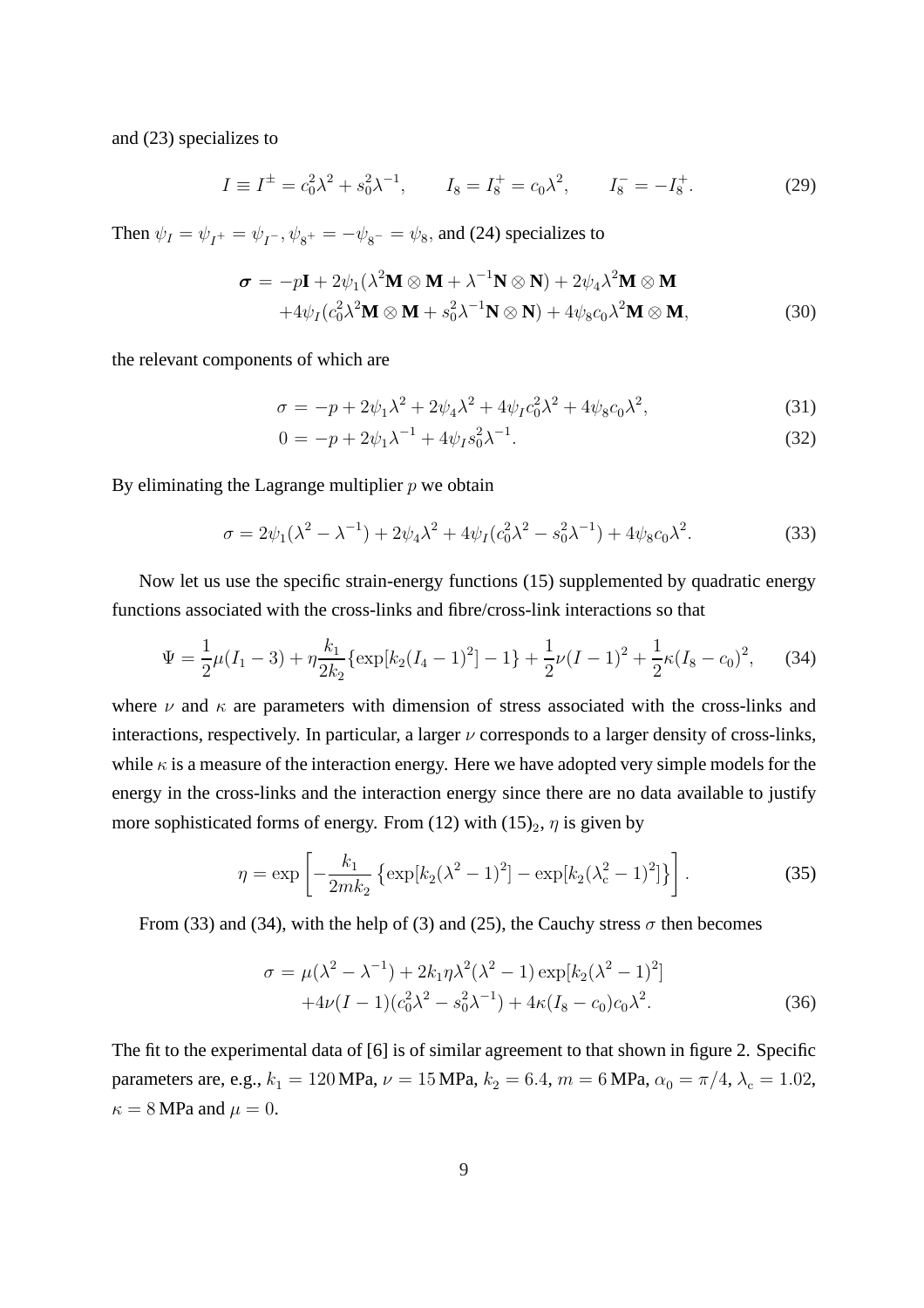### **3 Application to planar deformation of soft tissues**

Next we consider the situation in which the collagen fibres and cross-links are restricted to the  $(E_1, E_2)$  plane and we define by M the direction of the family of aligned fibres, and its normal **N** as

$$
\mathbf{M} = \cos \alpha \mathbf{E}_1 + \sin \alpha \mathbf{E}_2, \quad \mathbf{N} = -\sin \alpha \mathbf{E}_1 + \cos \alpha \mathbf{E}_2,\tag{37}
$$

where  $\alpha$  is the angle between the fibre direction and the  $\mathbf{E}_1$  axis (see figure 5). With respect



Figure 5: **M** represents the direction of a family of aligned fibres with unit normal **N** with respect to background axes  $\mathbf{E}_1$  and  $\mathbf{E}_2$ , and **M** makes an angle  $\alpha$  with respect to the  $\mathbf{E}_1$  direction.  $\mathbf{L}^{\pm}$ represent the directions of two families of cross-links, and  $\mathbf{L}^{\pm}$  make an angle  $\alpha_0$  with respect to the  $\pm M$  direction (modified from [13]).

to **M** and **N** the cross-link directions **L** ± between members of the family and the action of **F** thereon are again given by (22). The invariant  $I_4 = (\mathbf{CM}) \cdot \mathbf{M}$ , as in (1)<sub>2</sub>, but with M now defined by  $(37)_1$ , while the invariants  $I^{\pm}$  and the quantities  $I_8^{\pm}$  are again given by (23). The Cauchy stress tensor  $\sigma$  has the same form (24) as in 3D but is now restricted to 2D.

### **3.1 Simple shear**

For simple shear in the  $E_1$  direction in the considered plane, the deformation gradient is given by  $\mathbf{F} = \mathbf{I} + \gamma \mathbf{E}_1 \otimes \mathbf{E}_2$ , where  $\gamma$  is the amount of shear. It follows that

$$
FM = M + \gamma \sin \alpha E_1, \qquad FN = N + \gamma \cos \alpha E_1. \tag{38}
$$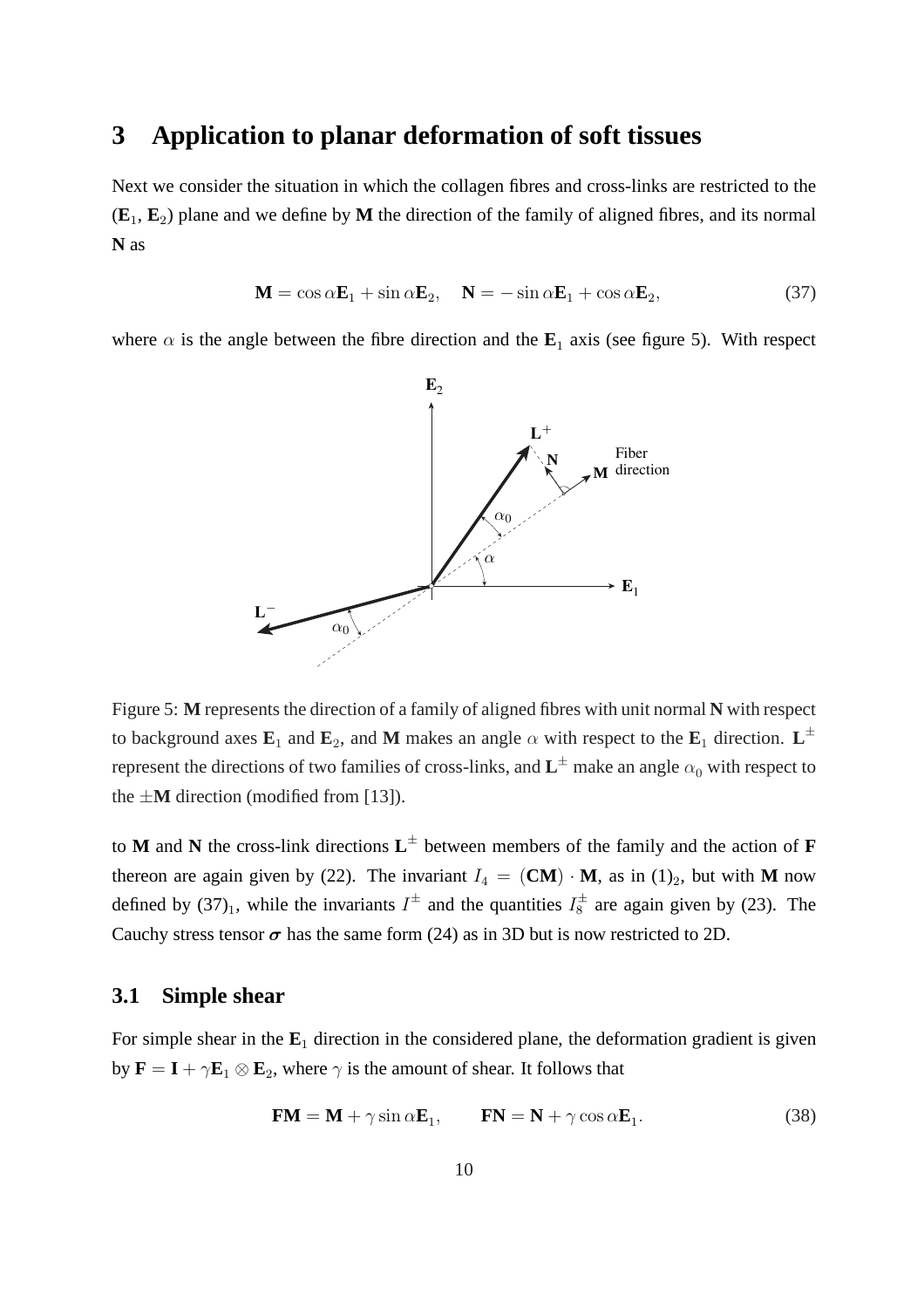The invariant  $I_4 = (\mathbf{CM}) \cdot \mathbf{M}$  is

$$
I_4 = 1 + \gamma \sin 2\alpha + \gamma^2 \sin^2 \alpha,\tag{39}
$$

while the required expressions  $(CN) \cdot N$  and  $(CM) \cdot N$  are given by

$$
(\mathbf{CN}) \cdot \mathbf{N} = 1 - \gamma \sin 2\alpha + \gamma^2 \cos^2 \alpha, \quad (\mathbf{CM}) \cdot \mathbf{N} = \gamma \cos 2\alpha + \gamma^2 \sin \alpha \cos \alpha. \tag{40}
$$

On substitution of (40) into (23) we obtain

$$
I^{\pm} = 1 + \gamma \sin 2(\alpha \pm \alpha_0) + \gamma^2 \sin^2(\alpha \pm \alpha_0), \tag{41}
$$

$$
I_8^{\pm} = \pm c_0 + \gamma \sin(\alpha_0 \pm 2\alpha) + \gamma^2 \sin \alpha \sin(\alpha_0 \pm \alpha). \tag{42}
$$

From (24) the components of the Cauchy stress can be obtained, but we only need here the shear component  $\sigma_{12}$ , i.e.

$$
\sigma_{12} = 2\psi_1 \gamma + 2[\psi_4 + c_0^2(\psi_{I^+} + \psi_{I^-}) + c_0(\psi_{8^+} - \psi_{8^-})]s(c + \gamma s)
$$
  
\n
$$
s_0[2c_0(\psi_{I^+} - \psi_{I^-}) + \psi_{8^+} + \psi_{8^-}] (c^2 - s^2 + 2\gamma sc)
$$
  
\n
$$
+ 2s_0^2(\psi_{I^+} + \psi_{I^-})c(\gamma c - s) \equiv \frac{\partial \Psi}{\partial \gamma},
$$
\n(43)

where for conciseness we have written  $s = \sin \alpha$  and  $c = \cos \alpha$ .

For illustrative purposes we now consider the model strain-energy function [13]

$$
\Psi = \frac{1}{2}\mu(I_1 - 3) + \eta \frac{k_1}{2k_2} \{ \exp[k_2(I_4 - 1)^2] - 1 \} + \frac{1}{2}\nu(I^+ - 1)^2 + \frac{1}{2}\nu(I^- - 1)^2
$$
  
 
$$
+ \frac{1}{2}\kappa(I_8^+ - c_0)^2 + \frac{1}{2}\kappa(I_8^- + c_0)^2,
$$
 (44)

which generalizes equation (34) to the case in which  $I^+ \neq I^-$  and  $I_8^+ \neq -I_8^ \overline{s}$ . With (25) it follows that

$$
\psi_{I^+} + \psi_{I^-} = 2\nu\gamma[2sc(c_0^2 - s_0^2) + \gamma(s_0^2c^2 + s^2c_0^2)],\tag{45}
$$

$$
\psi_{I^{+}} - \psi_{I^{-}} = 4\nu\gamma s_0 c_0 (c^2 - s^2 + \gamma sc), \tag{46}
$$

$$
\psi_{8^{+}} + \psi_{8^{-}} = 2\kappa\gamma s_0 (c^2 - s^2 + \gamma sc), \tag{47}
$$

$$
\psi_{8^{+}} - \psi_{8^{-}} = 2\kappa\gamma sc_{0}(2c + \gamma s). \tag{48}
$$

In this case, from (12), we obtain, with the help of  $(15)_2$  and (39),

$$
\eta = \exp\left[-\frac{k_1}{2mk_2} \left\{ \exp[k_2 \gamma^2 s^2 (\gamma s + 2c)^2] - \exp[k_2 \gamma_c^2 s^2 (\gamma_c s + 2c)^2] \right\} \right],\tag{49}
$$

where  $\gamma_c$  is the critical value of  $\gamma$  at which damage is initiated.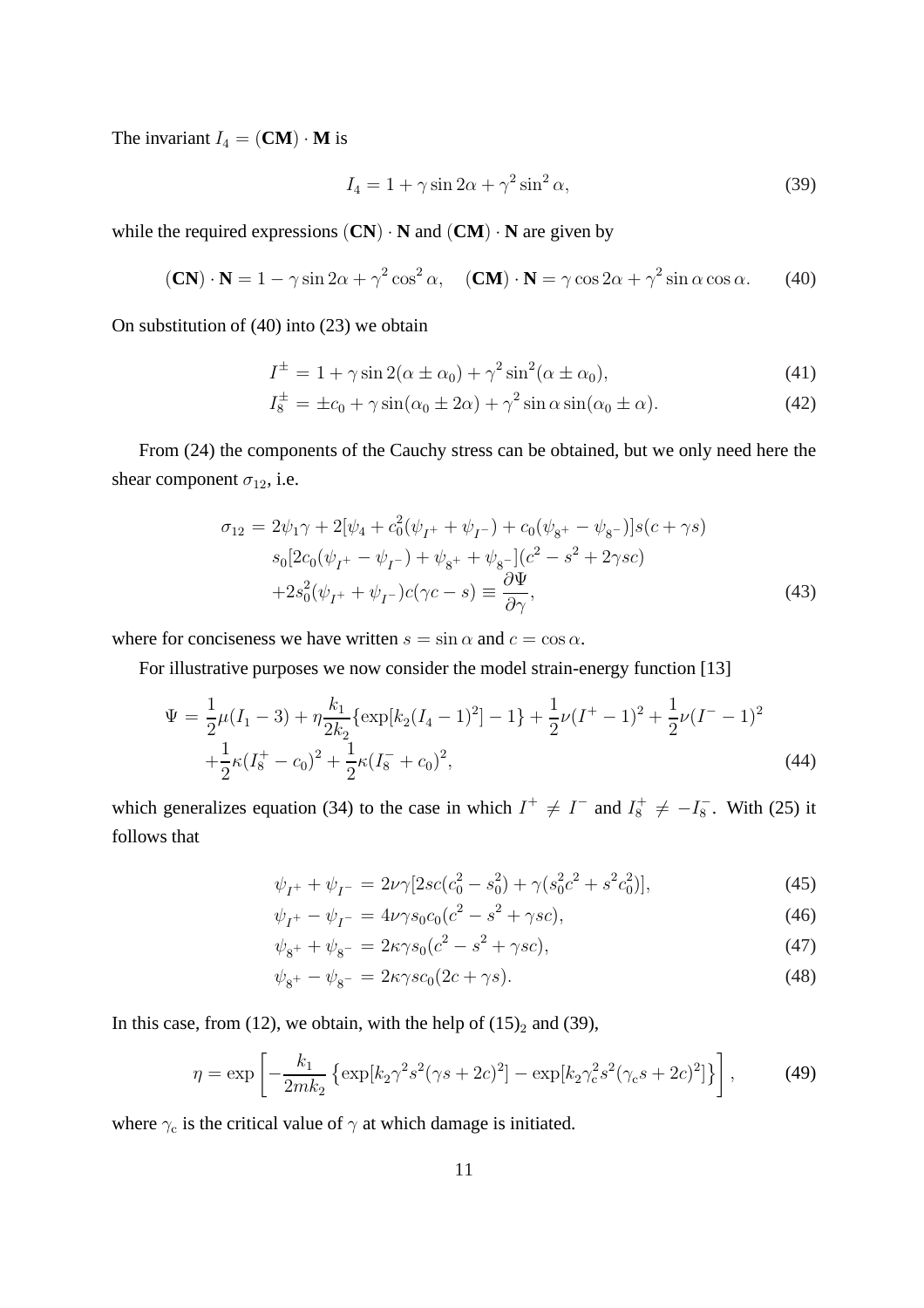

Figure 6: Plots of the dimensionless shear stress  $\overline{\sigma}_{12}$  versus the amount of shear  $\gamma$  with and without fibre damage (dashed and solid curves, respectively), with  $(\bar{\nu} = \nu/\mu = 0.5, 2, \bar{\kappa} =$  $\kappa/\mu = 0.6$ ) and without ( $\bar{\nu} = \bar{\kappa} = 0$ ) cross-links. Parameter values:  $\bar{k}_1 = k_1/\mu = 2$ ,  $\alpha = \pi/3$ ,  $k_2 = 0.1$ ,  $\gamma_c = 0.7$ ,  $m/\mu = 10$ ,  $\alpha_0 = \pi/5$ .

Hence, from  $(43)$ , we obtain with  $(3)$  and  $(45)$ – $(48)$ 

$$
\sigma_{12} = \mu \gamma + 2\eta k_1 \exp[k_2 \gamma^2 s^2 (2c + \gamma s)^2] s^2 (c + \gamma s) (2c + \gamma s) \gamma \n+ 4\nu \gamma \{2s^2 c^2 (c_0^2 - s_0^2)^2 + 2s_0^2 c_0^2 (c^2 - s^2)^2 \n+ 3sc \gamma [(c_0^2 - s_0^2)(c_0^2 s^2 + s_0^2 c^2) + 2s_0^2 c_0^2 (c^2 - s^2)] + \gamma^2 [(c_0^2 s^2 + s_0^2 c^2)^2 + 4s_0^2 c_0^2 s^2 c^2] \} \n+ 2\kappa \gamma \{s_0^2 + 4s^2 c^2 (c_0^2 - s_0^2) + 3sc \gamma [(s_0^2 c^2 + s^2 c_0^2 + s^2 (c_0^2 - s_0^2)] + 2\gamma^2 s^2 (s_0^2 c^2 + s^2 c_0^2)].
$$
\n(50)

In figure 6 we plot the dimensionless shear stress  $\bar{\sigma}_{12} = \sigma_{12}/\mu$  from (50) against the amount of shear  $\gamma$  in order to illustrate the dependence on the various parameters. The specific parameter values used are  $\bar{k}_1 = k_1/\mu = 2$ ,  $\alpha = \pi/3$ ,  $k_2 = 0.1$ ,  $\gamma_c = 0.7$ ,  $m/\mu = 10$ ,  $\alpha_0 = \pi/5$ , and  $\bar{\nu} = \nu/\mu = 0.5, 2, \bar{\kappa} = \kappa/\mu = 0.6$ . Without cross-links  $\bar{\nu} = \bar{\kappa} = 0$ . Clearly the shear stress response stiffens with an increase in the cross-link parameter  $\bar{\nu}$  without damage, while when damage is included the shear stress is reduced after a critical value of  $\gamma$  and can reach a maximum as  $\gamma$  increases, as evidenced in the case when there are no cross-links. For the related elasticity tensor of model (44), which is relatively simple, we refer to the appendix.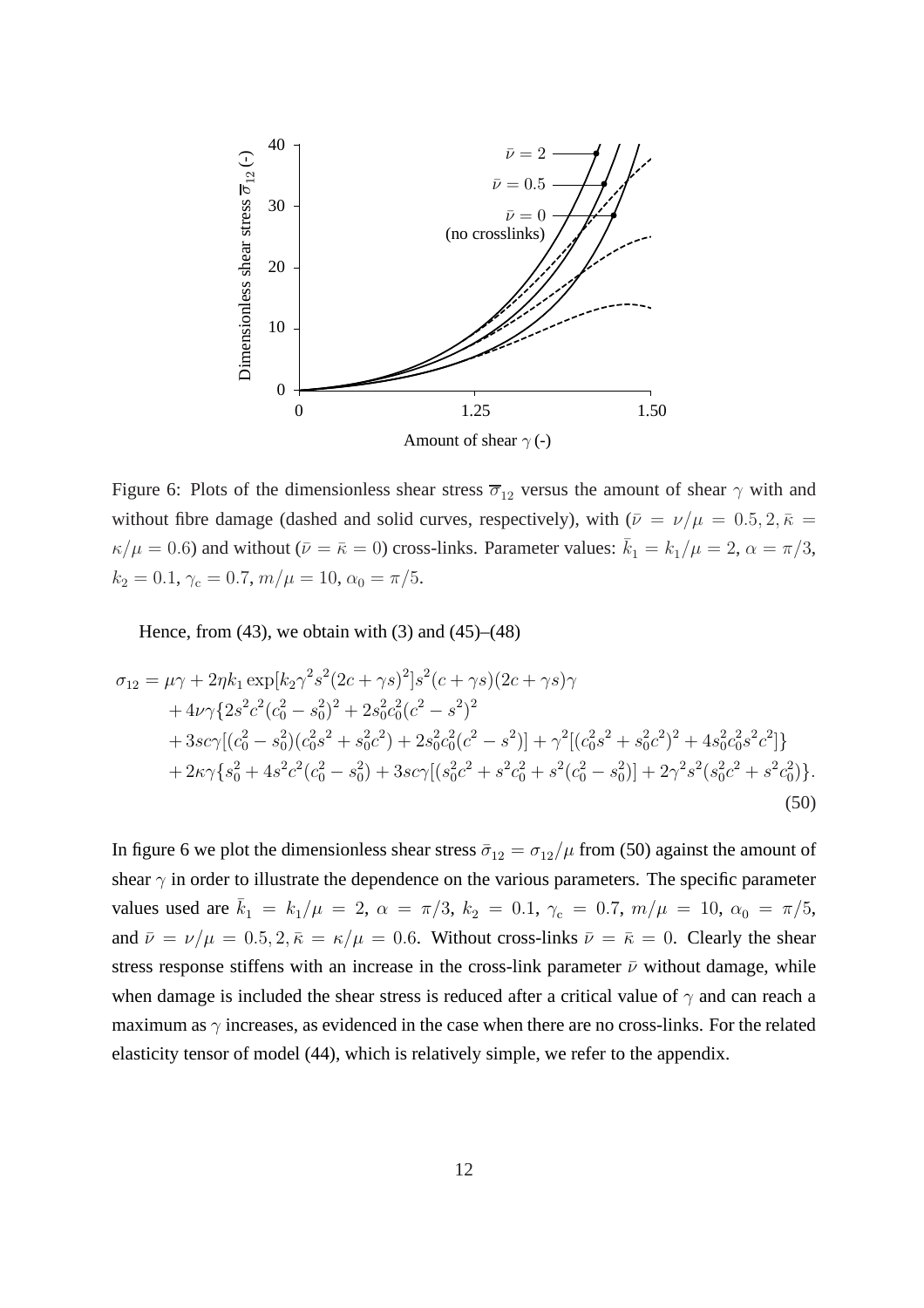### **4 Discussion and concluding remarks**

This study proposes a simple mechanical model for the damage progression of stretched collagen fibres based on a pseudoelastic approach. The model is used to fit the limited data that is available on the stretching of an individual collagen fibre, and the agreement with the data is very satisfactory. The model has then been used for the construction of a constitutive model for fibre-reinforced soft tissues in which the collagen fibres are supported by cross-links. The predictions of the model have been illustrated by an application to a simple shear test in which both damage and cross-links are accounted for. The related elasticity tensor is also provided with a view to analyzing more complex boundary-value problems requiring a finite element implementation.

To inform the further development of models that incorporate damage and cross-linking more data are needed on the response and damage of stretched single fibres, their influence on aggregates of collagen fibres embedded in tissues and also the mechanical properties of the cross-links. It is well-known that the proportion of cross-links increases with age and causes a stiffening of the tissue [16]. In addition, several studies have shown that the stiffening of fibrous tissues is related to the concentration of cross-links; see, e.g., [17, 18]. Such a relationship is captured by our model.

The effect of proteoglycans is essentially incorporated into the isotropic part of the tissue model partly because it is still unclear what their mechanical contribution is to the overall response of the tissue. However, there is evidence that proteoglycans can support forces in the piconewton range when stretched [19] but it is not clear if the level of stresses they can support is relevant for a constitutive model of the type proposed in this paper. The review article by Scott [20] has described a mechanism between the collagen fibrils (as distinct from fibres) governed mainly by proteoglycans which are essentially orthogonal to the fibrils (note that the author calls this complex an 'elastic shape module'). However, it seems that there is no quantification yet available that shows how the force is transmitted between the individual fibrils. In the present paper we focus on the collagen fibre level without accounting for the structure of fibrils and proteoglycans. In addition, because of the orthogonal arrangement of the proteoglycans with respect to the fibrils, see [21], the force transition would only be relevant for rather large deformations. It is worth pointing out, however, that force transition between proteoglycans and fibrils was accounted for in a mechanical model in [22], in which a collagen fibre is represented as a bundle of collagen fibrils cross-linked by proteoglycans.

More advanced multi-scale models are needed that capture the behaviours of the individual constituents such as proteoglycans, cross-linking proteins and their interaction with collagen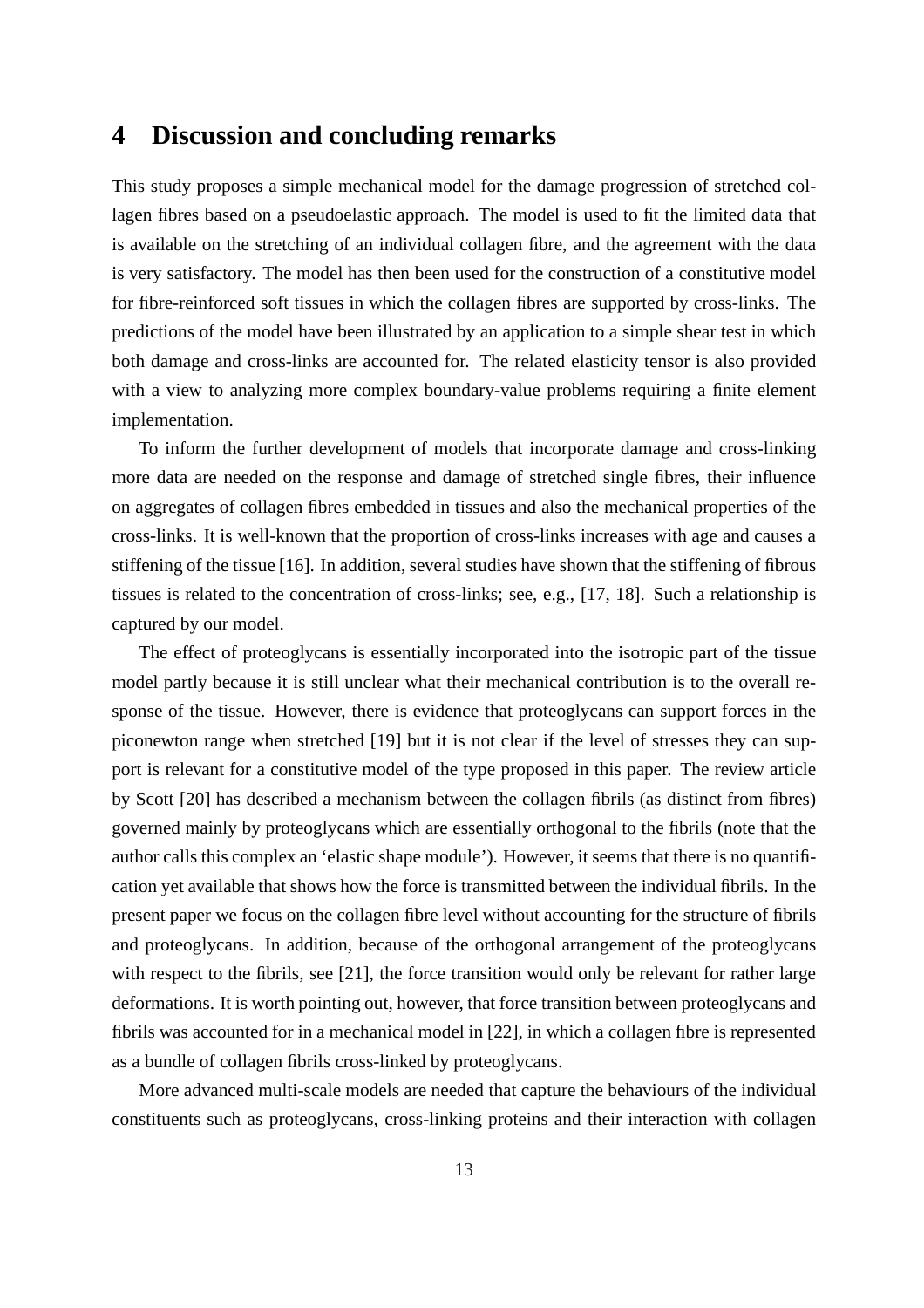molecules, fibrils and fibres and their aggregated contributions to the tissue. There is hope that current imaging modalities will allow a better understanding of the structure down to the nanoscale, but there is also a need for mechanical information at the same level. In order to tackle organ level simulations the proposed model allows for a straightforward implementation within the finite element method, which is a powerful tool for analyzing more clinically relevant problems in health and disease.

#### **Acknowledgments**

The work of G.A.H. was partly supported by the Lead Project on 'Mechanics, Modeling and Simulation of Aortic Dissection', granted by Graz University of Technology, Austria. The work of R.W.O. was in part funded by the UK EPSRC grant no. EP/N014642/1.

### **Authors contributions**

G.A.H. and R.W.O. conceived and designed the research, interpreted the results and drafted the manuscript. Both authors edited and revised the manuscript, and gave final approval for publication.

## **Appendix**

Here we explicitly present the elasticity tensor  $\mathbb C$  in the material description which is defined by

$$
\mathbb{C} = 4 \frac{\partial^2 \Psi}{\partial \mathbf{C} \partial \mathbf{C}}.
$$
 (51)

Consider an energy function of the form  $\Psi(I_1, I_4, I^{\pm}, I_8^{\pm}, \eta)$ , where the four invariants are defined according to (1) and (23),  $\eta = \eta(I_4)$  is a damage variable accommodating damage only in the fibres, which is not specified explicitly at this point, and where  $I_4$  is the square of the stretch in the fibre direction. Then the derivatives of the invariants and  $\eta$  with respect to **C** are

$$
\frac{\partial I_1}{\partial \mathbf{C}} = \mathbf{I}, \quad \frac{\partial I_4}{\partial \mathbf{C}} = \mathbf{A}_{\mathrm{M}}, \quad \frac{\partial I^{\pm}}{\partial \mathbf{C}} = c_0^2 \mathbf{A}_{\mathrm{M}} \pm 2s_0 c_0 \mathbf{A}_{\mathrm{M}N} + s_0^2 \mathbf{A}_{\mathrm{N}}, \quad \frac{\partial I_8^{\pm}}{\partial \mathbf{C}} = \pm c_0 \mathbf{A}_{\mathrm{M}} + s_0 \mathbf{A}_{\mathrm{M}N},
$$
 and

$$
\frac{\partial \eta}{\partial \mathbf{C}} = \eta'(I_4) \mathbf{A}_{\mathrm{M}},
$$

where we have introduced the notations

$$
\mathbf{A}_{\mathrm{M}} = \mathbf{M} \otimes \mathbf{M}, \quad \mathbf{A}_{\mathrm{MN}} = \frac{1}{2}(\mathbf{M} \otimes \mathbf{N} + \mathbf{N} \otimes \mathbf{M}) = \mathbf{A}_{\mathrm{NM}}, \quad \mathbf{A}_{\mathrm{N}} = \mathbf{N} \otimes \mathbf{N}.
$$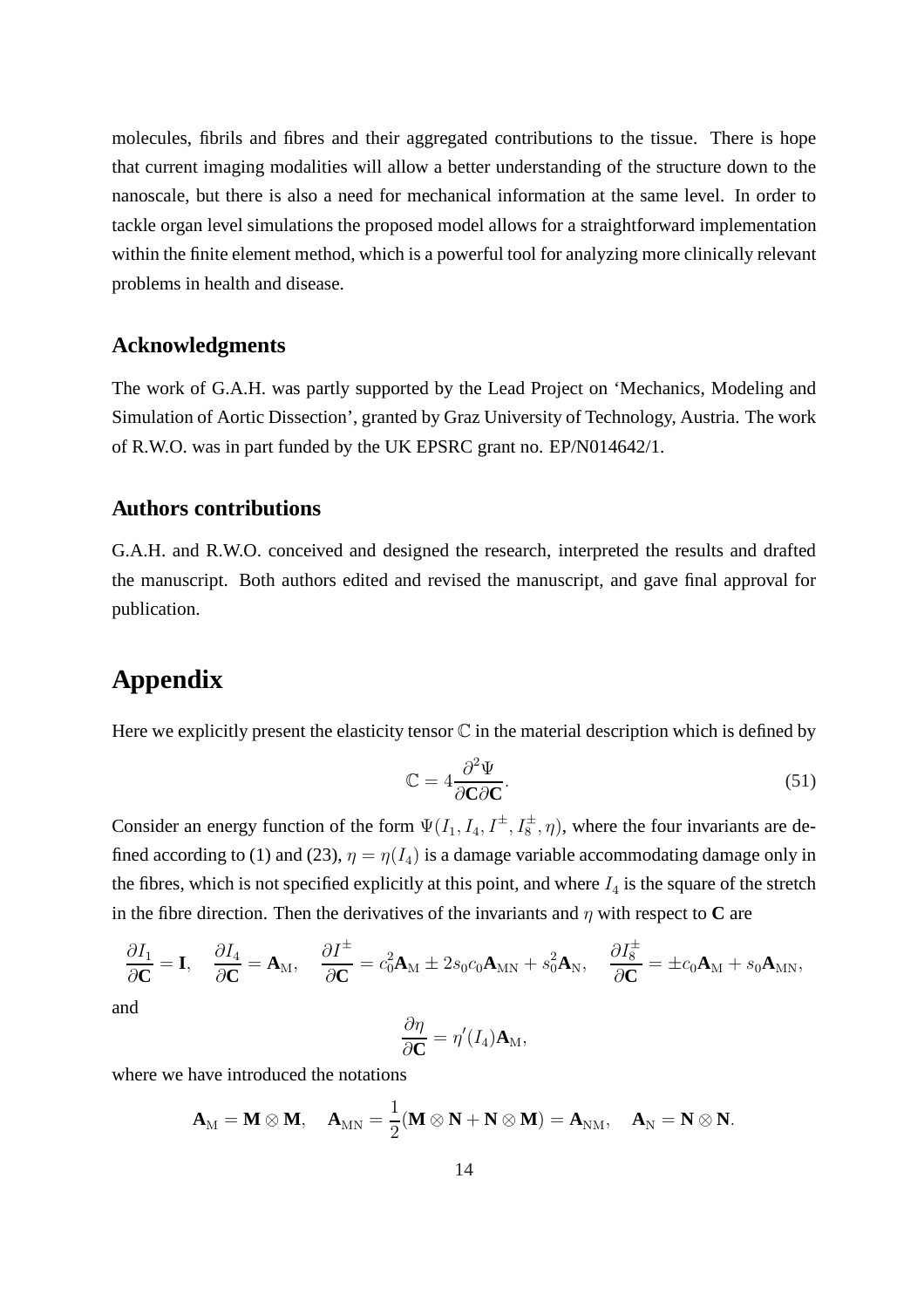It follows that

$$
\begin{aligned} \frac{\partial \Psi}{\partial \mathbf{C}}&=\psi_{1}\mathbf{I}+[\psi_{4}+c_{0}^{2}(\psi_{I^{+}}+\psi_{I^{-}})+c_{0}(\psi_{I^{+}_{8}}-\psi_{I^{-}_{8}})+\psi_{\eta}\eta']\mathbf{A}_{\mathrm{M}}\\ &+[2s_{0}c_{0}(\psi_{I^{+}}-\psi_{I^{-}})+s_{0}(\psi_{I^{+}_{8}}+\psi_{I^{-}_{8}})]\mathbf{A}_{\mathrm{MN}}+s_{0}^{2}(\psi_{I^{+}}+\psi_{I^{-}})\mathbf{A}_{\mathrm{N}}, \end{aligned}
$$

where we have used the abbreviations (3), (25) and  $\psi_{\eta} = \partial \Psi / \partial \eta$ . Then, we can write

$$
\begin{aligned}\n\frac{\partial^2 \Psi}{\partial \mathbf{C} \partial \mathbf{C}} &= a_1 \mathbf{I} \otimes \mathbf{I} + a_2 (\mathbf{I} \otimes \mathbf{A}_M + \mathbf{A}_M \otimes \mathbf{I}) + a_3 \mathbf{A}_M \otimes \mathbf{A}_M + a_4 (\mathbf{I} \otimes \mathbf{A}_N + \mathbf{A}_N \otimes \mathbf{I}) \\
&\quad + a_5 (\mathbf{I} \otimes \mathbf{A}_{MN} + \mathbf{A}_{MN} \otimes \mathbf{I}) + a_6 (\mathbf{A}_M \otimes \mathbf{A}_N + \mathbf{A}_N \otimes \mathbf{A}_M) + a_7 \mathbf{A}_N \otimes \mathbf{A}_N \\
&\quad + a_8 (\mathbf{A}_M \otimes \mathbf{A}_{MN} + \mathbf{A}_{MN} \otimes \mathbf{A}_M) + a_9 (\mathbf{A}_N \otimes \mathbf{A}_{MN} + \mathbf{A}_{MN} \otimes \mathbf{A}_N) + a_{10} \mathbf{A}_{MN} \otimes \mathbf{A}_{MN},\n\end{aligned}
$$

where

$$
a_1 = \psi_{11}, \quad a_2 = \psi_{14} + \psi_{1\eta}\eta' + c_0^2(\psi_{1I^+} + \psi_{1I^-}) + c_0(\psi_{1I_s^+} - \psi_{1I_s^-}),
$$
  
\n
$$
a_3 = \psi_{44} + 2\psi_{4\eta}\eta' + \psi_{\eta\eta}\eta'^2 + \psi_{\eta\eta}\eta'' + 2c_0^2[\psi_{4I^+} + \psi_{4I^-} + \eta'(\psi_{\eta I^+} + \psi_{\eta I^-})]
$$
  
\n
$$
+2c_0[\psi_{4I_s^+} - \psi_{4I_s^-} + \eta'(\psi_{\eta I_s^+} - \psi_{\eta I_s^-})] + c_0^4(\psi_{I^+I^+} + \psi_{I^-I^-} + 2\psi_{I^+I^-})
$$
  
\n
$$
+c_0^2(\psi_{I_s^+I_s^+} + \psi_{I_s^-I_s^-} - 2\psi_{I_s^+I_s^-}) + 2c_0^3(\psi_{I^+I_s^+} - \psi_{I^+I_s^-} + \psi_{I^-I_s^+} - \psi_{I^-I_s^-}),
$$
  
\n
$$
a_4 = s_0^2(\psi_{1I^+} + \psi_{1I^-}), \quad a_5 = 2s_0c_0(\psi_{1I^+} - \psi_{1I^-}) + s_0(\psi_{1I_s^+} + \psi_{1I_s^-}),
$$
  
\n
$$
a_6 = s_0^2[\psi_{4I^+} + \psi_{4I^-} + \eta'(\psi_{\eta I^+} + \psi_{\eta I^-})] + s_0^2c_0^2(\psi_{I^+I^+} + \psi_{I^-I^-} + 2\psi_{I^+I^-})
$$
  
\n
$$
s_0^2c_0(\psi_{I^+I_s^+} - \psi_{I^+I_s^-} + \psi_{I^-I_s^+} - \psi_{I^-I_s^-}),
$$
  
\n
$$
a_7 = s_0^4(\psi_{I^+I^+} + \psi_{I^-I^-} + 2\psi_{I^+I^-}),
$$
  
\n
$$
a_8 = 2s_0c_0[\psi_{4I^+} - \psi_{4I^-} + \eta'(\psi_{\eta I^+} - \psi_{\eta I^-})] + s_0[\psi_{4
$$

For notational simplicity the subscripts 1, 4,  $8^+$  and  $8^-$  on  $\psi$  stand for  $I_1$ ,  $I_4$ ,  $I_8^+$  and  $I_8^ _{8}^{-}$ respectively, and we have introduced the abbreviation  $\psi_{\bullet\star} = \frac{\partial^2 \Psi}{\partial(\bullet)}\frac{\partial}{\partial(\star)}$ . Note that in the expression for  $a_2$  in eq. (78) of [13] the sign before  $\psi_{1I_8^-}$  was incorrectly written as +.

For the model (44) these expressions simplify considerably, giving

$$
a_1 = a_2 = a_4 = a_5 = a_8 = a_9 = 0,
$$

$$
a_3 = \eta(\psi_{\rm ff} - \psi_{\rm f}^2/m) + 2\nu c_0^4 + 2\kappa c_0^2, \quad a_6 = 2\nu s_0^2 c_0^2, \quad a_7 = 2\nu s_0^4, \quad a_{10} = 8\nu s_0^2 c_0^2 + 2\kappa s_0^2,
$$

where  $\psi_f$  is defined according to (7)<sub>2</sub> and  $\psi_f = \partial^2 \Psi_{fib}/\partial I_4^2$ . Note that the explicit expressions for  $\eta$  and  $\Psi_{\text{fib}}$  are provided in (12) and (15)<sub>2</sub>, respectively.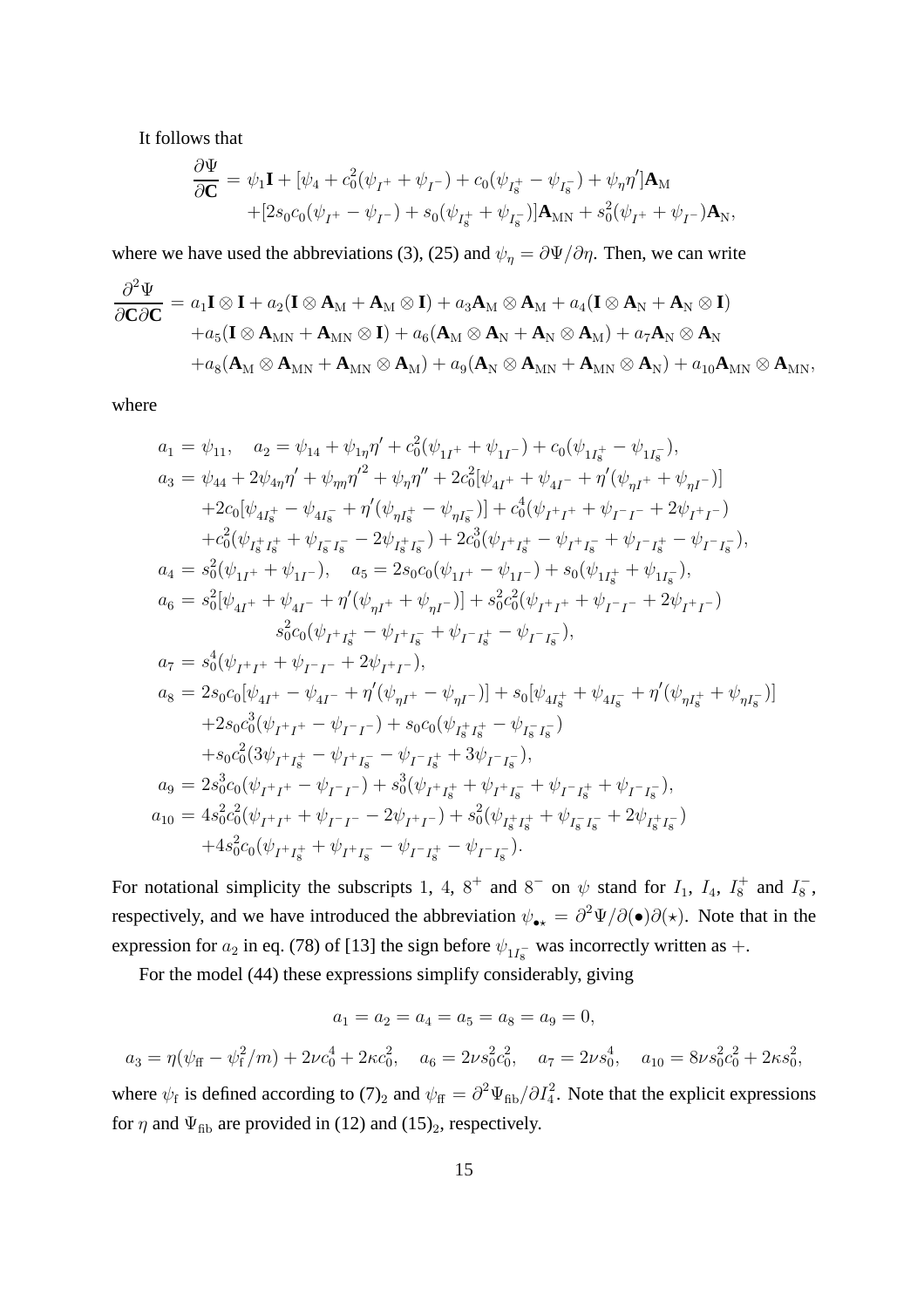## **References**

- [1] P. Fratzl, editor. *Collagen. Structure and Mechanics*. Springer, New York, 2008.
- [2] G. A. Holzapfel and R. W. Ogden. Constitutive modelling of arteries. *Proc. R. Soc. Lond. A*, 466:1551–1597, 2010.
- [3] G. A. Holzapfel and R. W. Ogden. On the tension–compression switch in soft fibrous solids. *Eur. J. Mech. A/Solids*, 49:561–569, 2015.
- [4] G. A. Holzapfel and R. W. Ogden. Biomechanical relevance of the microstructure in artery walls with a focus on passive and active components. *Am. J. Physiol. Heart Circ. Physiol.*, 315:H540–H549, 2018.
- [5] G. A. Holzapfel, R. W. Ogden, and S. Sherifova. On fibre dispersion modelling of soft biological tissues: a review. *Proc. R. Soc. Lond. A*, 475:20180736, 2019.
- [6] G. D. Pins and F. H. Silver. A self-assembled collagen scaffold suitable for use in soft and hard tissue replacement. *Mater. Sci. Eng. C*, 3:101–107, 1995.
- [7] G. A. Holzapfel and B. Fereidoonnezhad. Modeling of damage in soft biological tissues. In Y. Payan and J. Ohayon, editors, *Biomechanics of Living Organs. Hyperelastic Constitutive Laws for Finite Element Modeling*, pages 101–123. Academic Press, 2017.
- [8] C. Hurschler, B. Loitz-Ramage, and R. Vanderby Jr. A structurally based stress-stretch relationship for tendon and ligament. *J. Biomech. Eng.*, 119:392–399, 1997.
- [9] V. Alastrué, J. F. Rodríguez, B. Calvo, and M. Doblaré. Structural damage models for fibrous biological soft tissues. *Int. J. Solids Structures*, 44:5894–5911, 2007.
- [10] A. Hamedzadeh, T. C. Gasser, and S. Federico. On the constitutive modelling of recruitment and damage of collagen fibres in soft biological tissues. *Eur. J. Mech. A/Solids*, 72:483–496, 2018.
- [11] W. J. Lin, M. D. Iafrati, R. A. Peattie, and L. Dorfmann. Growth and remodeling with application to abdominal aortic aneurysms. *J. Engr. Math.*, 109:113–137, 2018.
- [12] J. D. Humphrey and K. R. Rajagopal. A constrained mixture model for growth and remodeling of soft tissues. *Math. Model. Meth. Appl. Sci.*, 12:407–430, 2002.